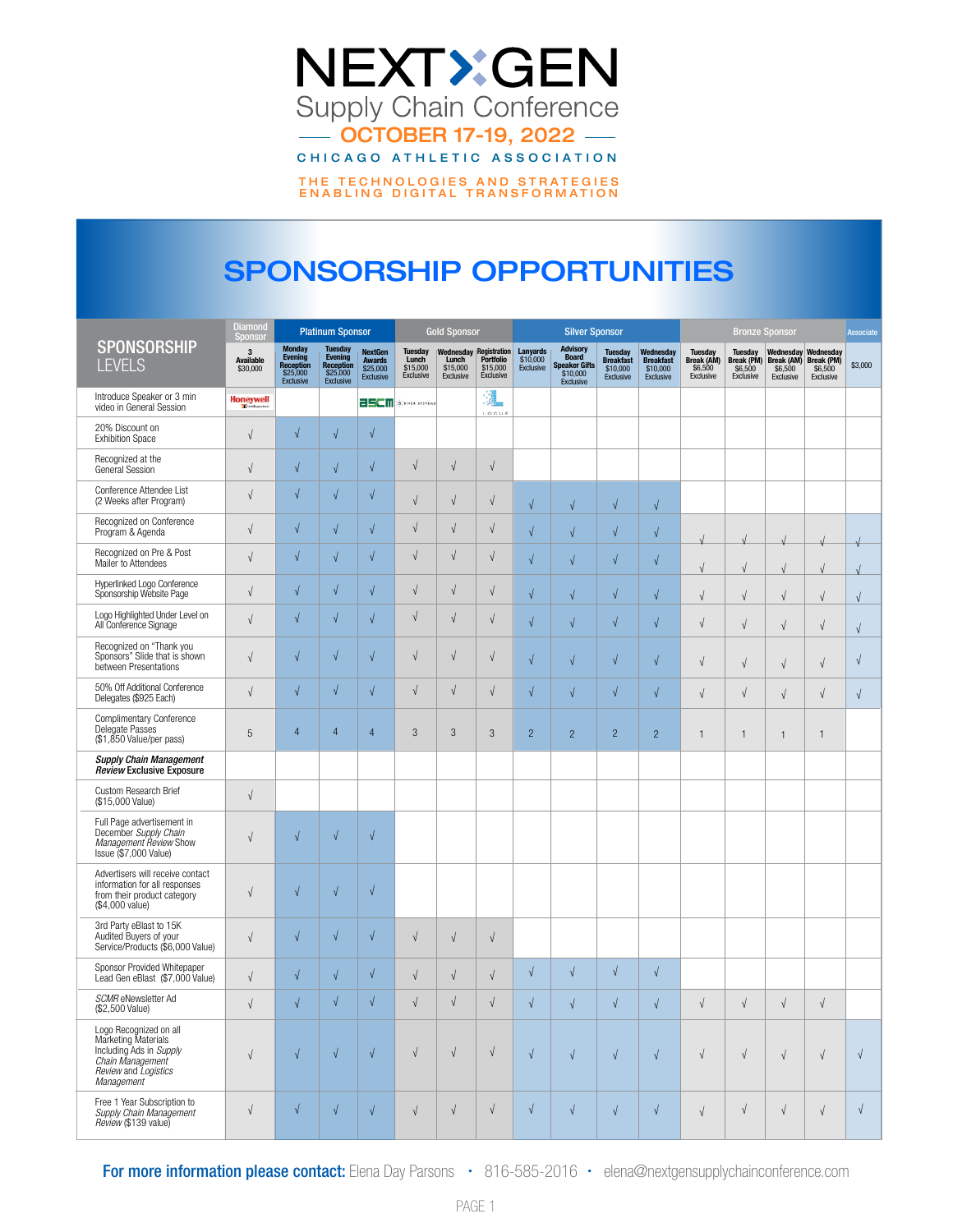

# OCTOBER 17-19, 2022

CHICAGO ATHLETIC ASSOCIATION

www.nextgensupplychainconference.com

# SPONSORSHIP DETAILS

#### PLATINUM SPONSORSHIP OPPORTUNITIES

#### Monday Evening Reception - \$25,000

- Company logo on table top signage
- Company logo on sign at entrance of reception
- Logo napkins at reception
- Brief speaking opportunity at Reception or up to 2 minute video in Generel Session
- All items checked under sponsorship matrix level

#### NextGen Awards - \$25,000

- Company logo on all awards
- Company rep to assist in presenting the awards at the conference
- All items checked under sponsorship matrix level

#### GOLD SPONSORSHIP OPPORTUNITIES

#### Registration Portfolio - \$15,000

- Company logo on registration portfolio handed out to each delegate
- One company insert in each portfolio
- All items checked under sponsorship matrix level

#### Tuesday Lunch: \$15,000

#### 6 RIVER SYSTEMS

LOCUS

- Company logo on table top signage
- Company logo on sign at entrance of lunch
- Logo napkins at lunch
- Brief speaking opportunity at lunch or up to 2 minute video in Generel Session
- All items checked under sponsorship matrix level

## SILVER SPONSORSHIP OPPORTUNITIES

#### Lanyards - \$10,000

- Company logo on lanyards distributed at registration
- All items checked under sponsorship matrix level

#### Advisory Board & Speaker Gifts - \$10,000

- Company logo on Advisory Board & Speaker gifts given to them at the conference
- All items checked under sponsorship matrix level

#### Tuesday Breakfast - \$10,000

- Company logo on table top signage
- Company logo on sign at entrance of breakfast
- Logo napkins at breakfast
- All items checked under sponsorship matrix level

## Tuesday Evening Reception - \$25,000

- Company logo on table top signage
- Company logo on sign at entrance of reception
- Logo napkins at reception
- Brief speaking opportunity at Reception or up to 2 minute video in Generel Session
- All items checked under sponsorship matrix level

#### Wednesday Lunch: \$15,000

- Company logo on table top signage
- Company logo on sign at entrance of lunch
- Logo napkins at lunch
- Brief speaking opportunity at lunch or up to 2 minute video in Generel Session
- All items checked under sponsorship matrix level

#### Wednesday Breakfast - \$10,000

- Company logo on table top signage
- Company logo on sign at entrance of breakfast
- Logo napkins at breakfast
- All items checked under sponsorship matrix level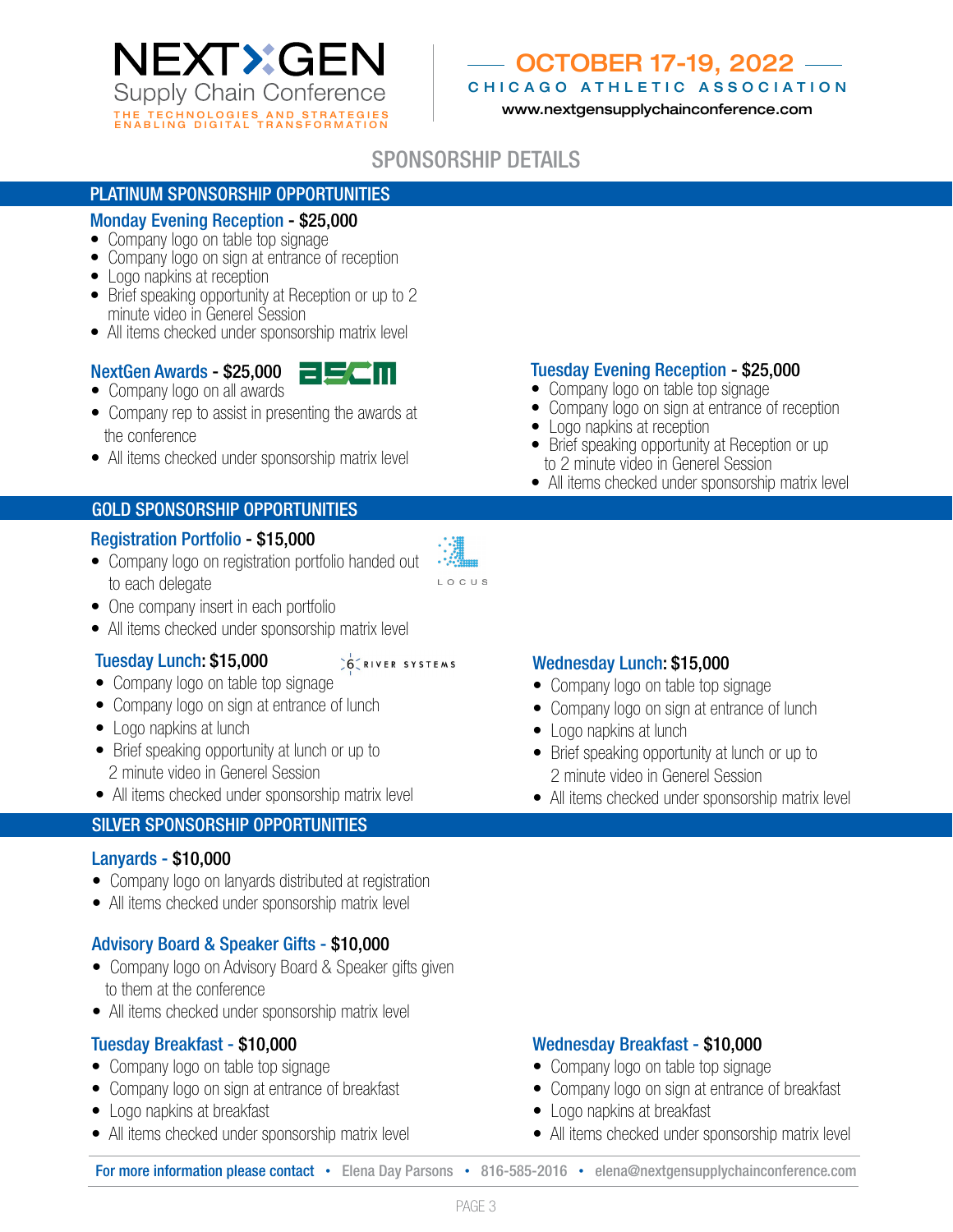NEXTXGEN **Supply Chain Conference** THE TECHNOLOGIES AND STRATEGIES<br>ENABLING DIGITAL TRANSFORMATION

#### OCTOBER 17-19, 2022 CHICAGO ATHLETIC ASSOCIATION

www.nextgensupplychainconference.com

# SPONSORSHIP DETAILS

## DIAMOND SPONSORSHIP - \$30,000 3 AVAILABLE

- Introduce Speaker during General Session or up to 3 minute video shown during General Session
- Four Complimentary Conference Delegate Passes (\$1,850 Value/per pass)
- 20% Discount on Exhibition Space
- Recognized at the General Session
- Conference Attendee List (2 Weeks after Program)
- Recognized on Conference Program & Agenda
- Recognized on Pre & Post Mailer to Attendees
- Hyperlinked Logo Conference Sponsorship Website Page
- Logo Highlighted Under Level on All Conference Signage
- Recognized on "Thank you Sponsors" Slide that is shown between Presentations
- 50% Off Additional Conference Delegates (\$925 Each)

## *Supply Chain Management Review* Exposure

• Custom Research Brief (\$15,000 Value):

Your Research Brief is a turn-key solution offering an unique opportunity to convey critical information to your target audience on a brand, product or a solution, or market factors. Each brief is a custom-developed report created by the sponsor and Peerless Research Group.

- Your executive brief is posted on SCMR's website and promoted to key target segments to gain maximum exposure.
- Customized registration page captures qualified leads.
- Dedicated eBlast to our publication subscriber lists will generate numerous leads.
- The final PDF eReport will also be provided to you for your own distribution.
- Full Page advertisement in December Supply Chain Management Review Show Issue (\$7,000 Value)
- 3rd Party eBlast to 15K Audited Buyers of your Service/Products (\$6,000 Value)
- SCMR eNewsletter Ad (\$2,500 Value)
- Logo Recognized on all Marketing Materials Including Ads in Supply Chain Management Review and Logistics Management
- Free 1 year subscription to Supply Chain Management Review (\$139 Value)

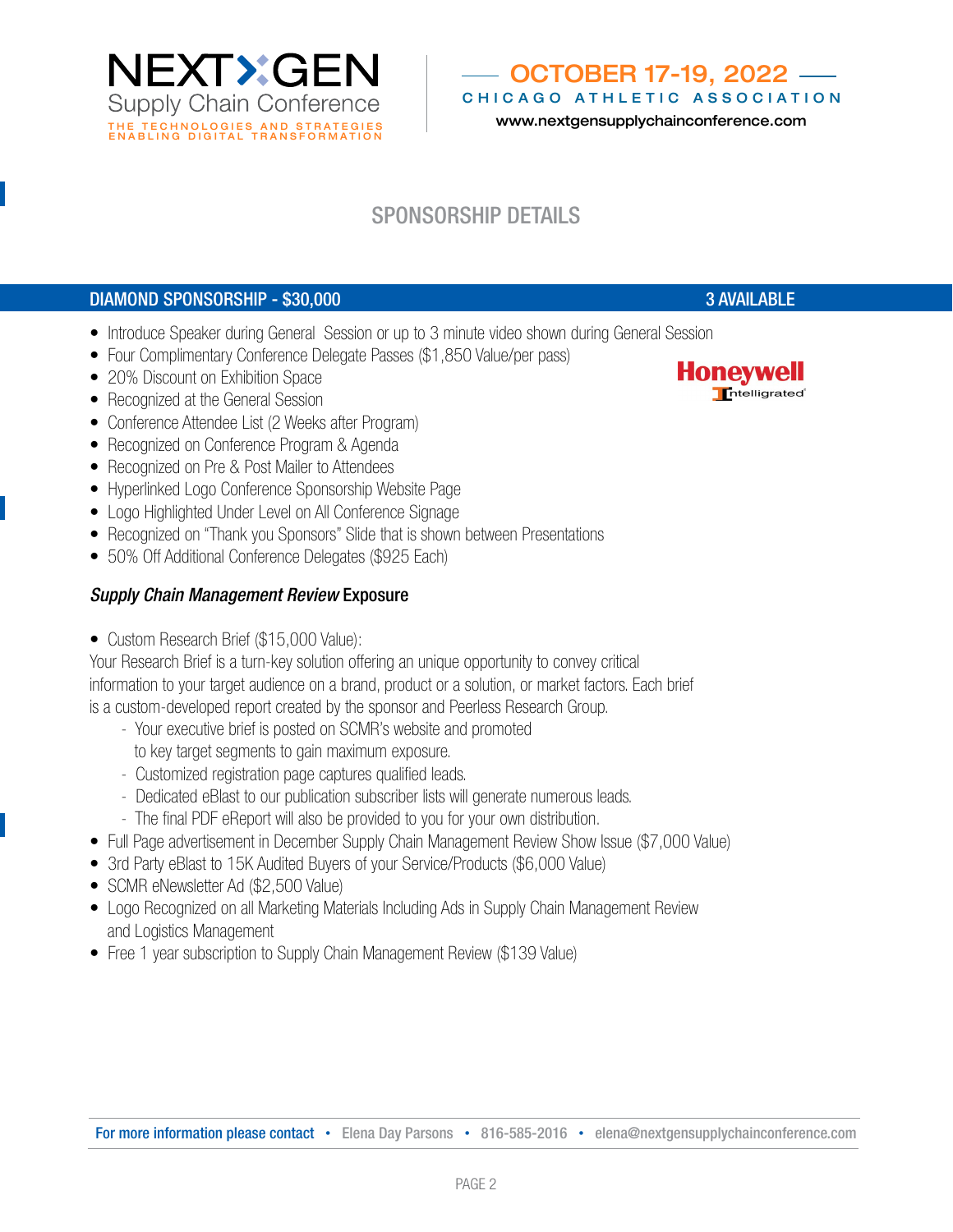

# OCTOBER 17-19, 2022

CHICAGO ATHLETIC ASSOCIATION

## SPONSORSHIP DETAILS

#### BRONZE SPONSORSHIP OPPORTUNITIES

#### Tuesday Break (AM) - \$6,500

- Company logo on table top signage
- Company logo on sign at entrance of break
- Logo napkins at break
- All items checked under sponsorship matrix level

#### Tuesday Break (PM) - \$6,500

- Company logo on table top signage
- Company logo on sign at entrance of break
- Logo napkins at break
- All items checked under sponsorship matrix level

### Wednesday Break (AM) - \$6,500

- Company logo on table top signage
- Company logo on sign at entrance of break
- Logo napkins at break
- All items checked under sponsorship matrix level

#### Wednesday Break (PM) - \$6,500

- Company logo on table top signage
- Company logo on sign at entrance of break
- Logo napkins at break
- All items checked under sponsorship matrix level

#### ASSOCIATE SPONSORSHIP OPPORTUNITIES - \$3,000

- 50% off delegates from your company (\$925)
- Hyperlink Logo on Conference Website
- Logo Highlighted Under Level on all Conference Signage
- Recognized on "Thank you to Sponsors" slides between presentations

#### SHOW PROGRAM ADVERTISING

- $\bullet$  Full Page Ad  $-$  \$1,000
- Pick your Placement Full Page \$1,250

#### Premium Locations:

- Back Cover 1 available \$1,750
- Inside Front 1 available \$1,500
- Inside Back 1 available \$1,500